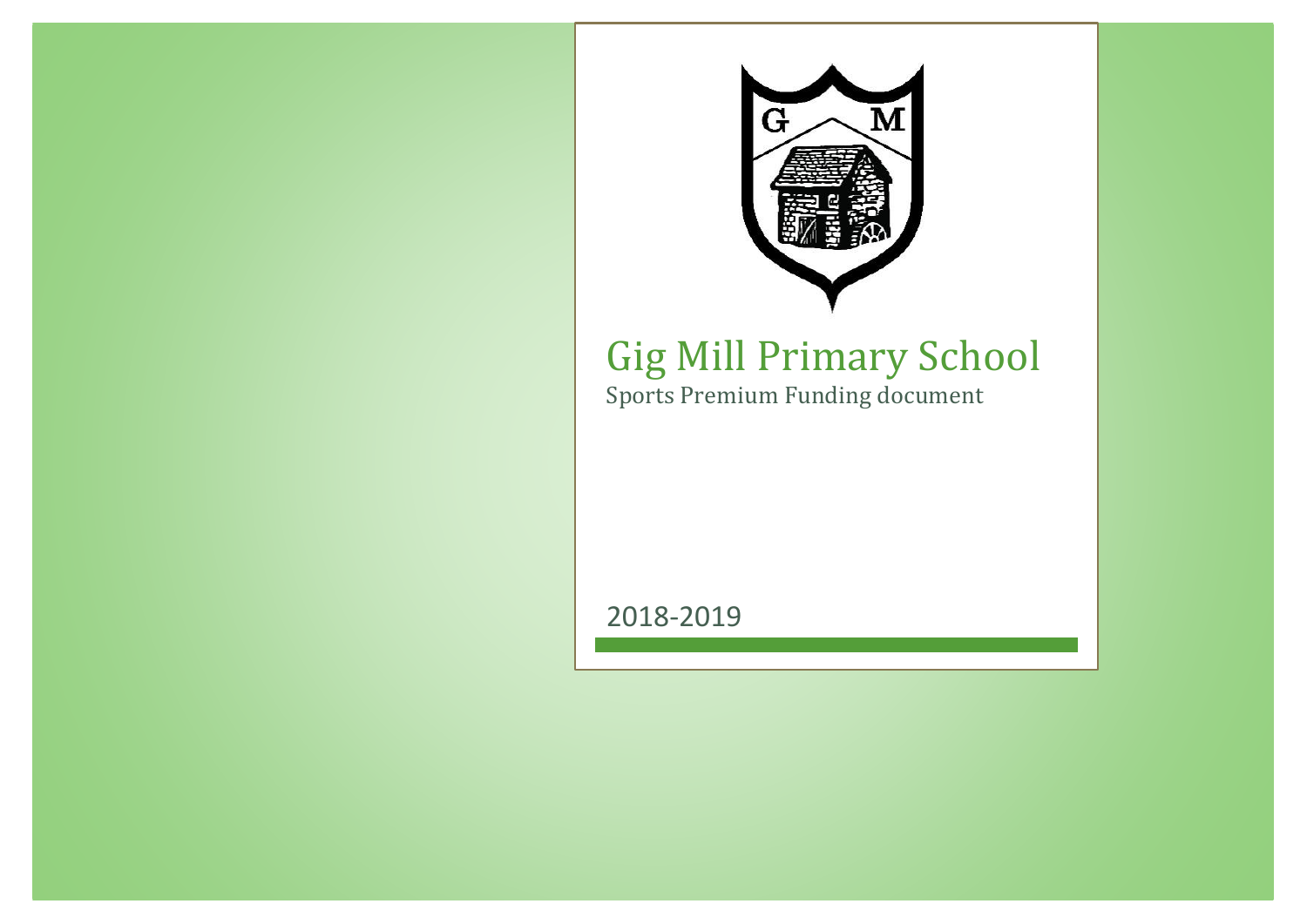Support for review and reflection - considering the 5 key indicators from DfE, what development needs are a priority for your setting and your students now and why? Use the space below to reflect on previous spend, identify current need and priorities for the future.

| Key achievements to date:               | Areas for further improvement and baseline evidence of need: |
|-----------------------------------------|--------------------------------------------------------------|
| School Games Mark – Bronze award        |                                                              |
| Successful football team                |                                                              |
| Development of American football team   |                                                              |
| Development of Swimming team            |                                                              |
| Development of gymnastics team          |                                                              |
| More confident team in delivering PE    |                                                              |
| Training of Playtime leaders.           |                                                              |
| Increased participation in School Sport |                                                              |

| Meeting national curriculum requirements for swimming and water safety                                                                                                                                                         | Please complete all of the below*: |
|--------------------------------------------------------------------------------------------------------------------------------------------------------------------------------------------------------------------------------|------------------------------------|
| What percentage of your current Year 6 cohort swim competently, confidently and proficiently over a distance<br>of at least 25 metres?                                                                                         | 69.7%                              |
| What percentage of your current Year 6 cohort use a range of strokes effectively [for example, front<br>crawl, backstroke and breaststroke]?                                                                                   | 69.7%                              |
| What percentage of your current Year 6 cohort perform safe self-rescue in different water-based<br>situations?                                                                                                                 | 69.7%                              |
| Schools can choose to use the Primary PE and Sport Premium to provide additional provision for swimming<br>but this must be for activity over and above the national curriculum requirements. Have you used it in this<br>way? |                                    |

\*Schools may wish to provide this information in April, just before the publication deadline.



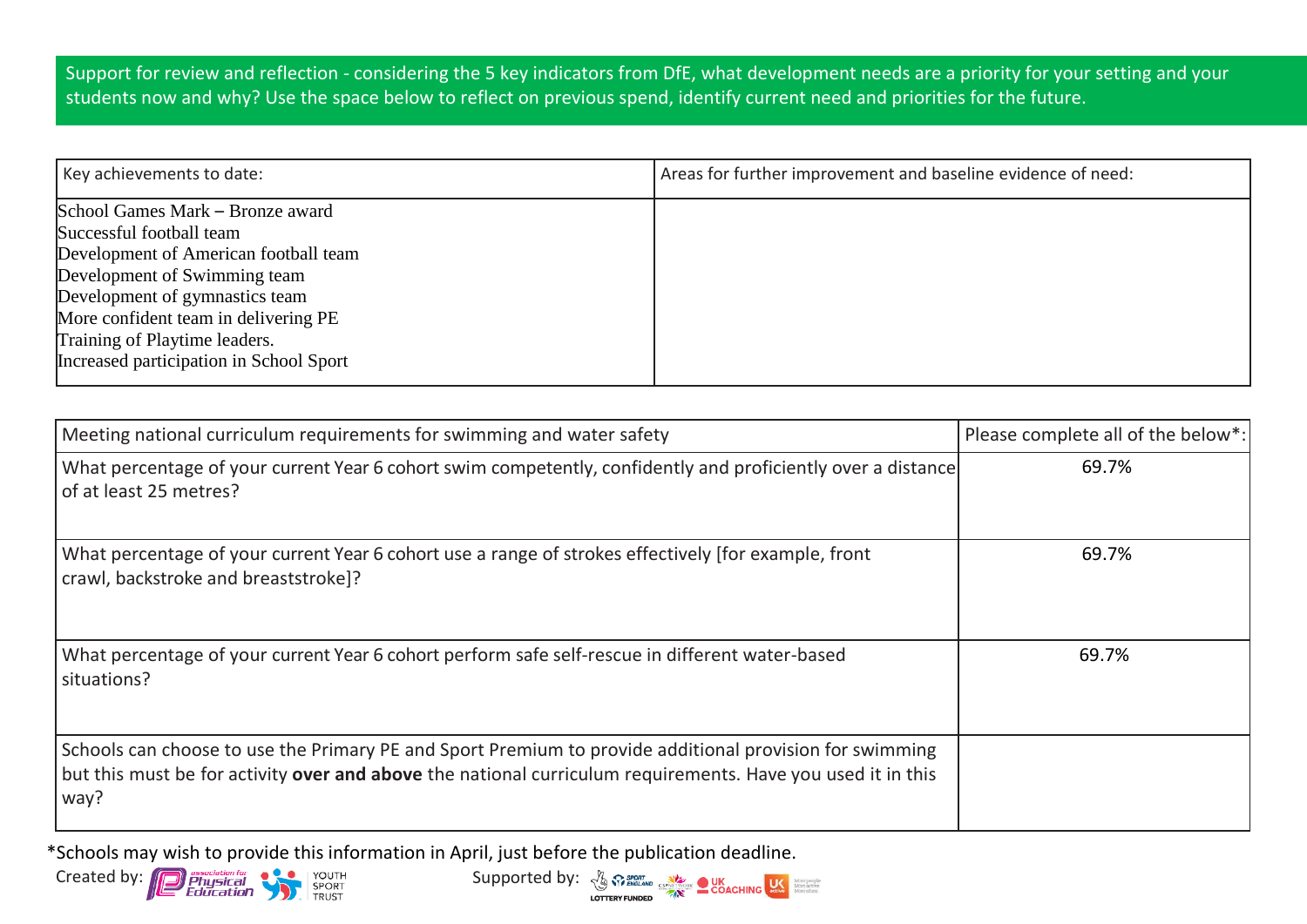## **Action Plan and Budget Tracking**

Capture your intended annual spend against the 5 key indicators. Clarify the success criteria and evidence of impact that you intend to measure to evaluate for students today and for the future.

| Academic Year: 2018-19                                                                                                                                                                                                       | Total fund allocated: £                                                                                                                                                                                   | Date Updated:         |                      |                                             |
|------------------------------------------------------------------------------------------------------------------------------------------------------------------------------------------------------------------------------|-----------------------------------------------------------------------------------------------------------------------------------------------------------------------------------------------------------|-----------------------|----------------------|---------------------------------------------|
| Key indicator 1: The engagement of all pupils in regular physical activity $-$ Chief Medical Officer guidelines recommend that<br>primary school children undertake at least 30 minutes of physical activity a day in school | Percentage of total allocation:<br>%                                                                                                                                                                      |                       |                      |                                             |
| School focus with clarity on<br>intended impact on pupils:                                                                                                                                                                   | Actions to achieve:                                                                                                                                                                                       | Funding<br>allocated: | Evidence and impact: | Sustainability and suggested<br>next steps: |
| Employment of coach for a full day,<br>providing lunch time activities and<br>exercise.                                                                                                                                      | Coach to implement active<br>lunchtimes when in school.<br>Young sports leaders trained up<br>alongside them with peer supporters. $\textsf{F}500$<br>Improve the confidence of NQT's<br>delivery of PESS | £6,800                |                      |                                             |
| New equipment bought to facilitate<br>active lunchtimes for all children                                                                                                                                                     | Lunchtime support staff take PE<br>equipment outside for children to use<br>safely and sensibly.                                                                                                          | E450                  |                      |                                             |
| Identify 'target children' who lack the Identify the children that do not<br>physical activity of others.                                                                                                                    | regularly attend an afterschool<br>club/lunchtime club and encourage<br>them to take part in lunchtime<br>competitions. Cover/allow staff to<br>lead on this.<br>Train for Lunchtime staff                | E180                  |                      |                                             |
|                                                                                                                                                                                                                              |                                                                                                                                                                                                           |                       |                      | Percentage of total allocation:             |



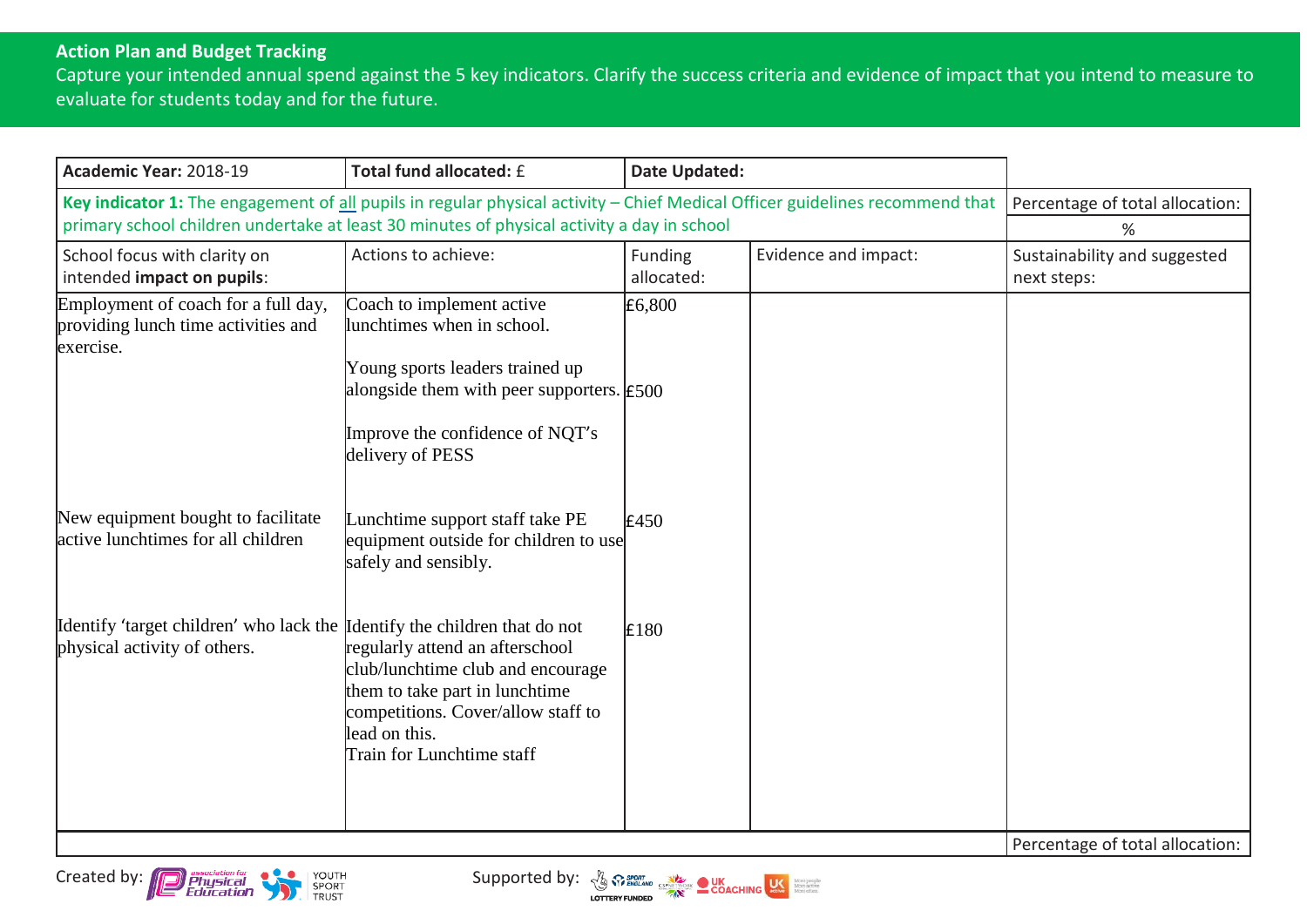| Key indicator 2: The profile of PE and sport being raised across the school as a tool for whole school improvement |                                                                                                                                               |            |                      | %                            |
|--------------------------------------------------------------------------------------------------------------------|-----------------------------------------------------------------------------------------------------------------------------------------------|------------|----------------------|------------------------------|
| School focus with clarity on                                                                                       | Actions to achieve:                                                                                                                           | Funding    | Evidence and impact: | Sustainability and suggested |
| intended impact on pupils:                                                                                         |                                                                                                                                               | allocated: |                      | next steps:                  |
| Emphasis on School Games and the<br>different levels of competition<br>available.<br>Join a local football league. | Celebrate school success during<br>attendance of these events.<br>Encourage a range of both pathway<br>and for fun activities.                | N/A        |                      |                              |
| Sign up for Youth Sport trust support Celebrate school's achievements in                                           | this league.                                                                                                                                  | E400       |                      |                              |
| Sign up for Dudley School Sport<br>Partnership.                                                                    | Motivation to promote a healthy<br>balanced lifestyle and spread the<br>message to everyone, including the<br>parents and carers.             | E165       |                      |                              |
| New display in school to<br>encourage/celebrate sporting<br>achievements outside of school.                        | Get more children involved in sport $\vert$ £20<br>outside of school and celebrate this.<br>Create and add to display throughout<br>the year. |            |                      |                              |
| Creation of new PE policy and<br>documentation for PE.                                                             | Cover for PE lead to create.                                                                                                                  | £180       |                      |                              |



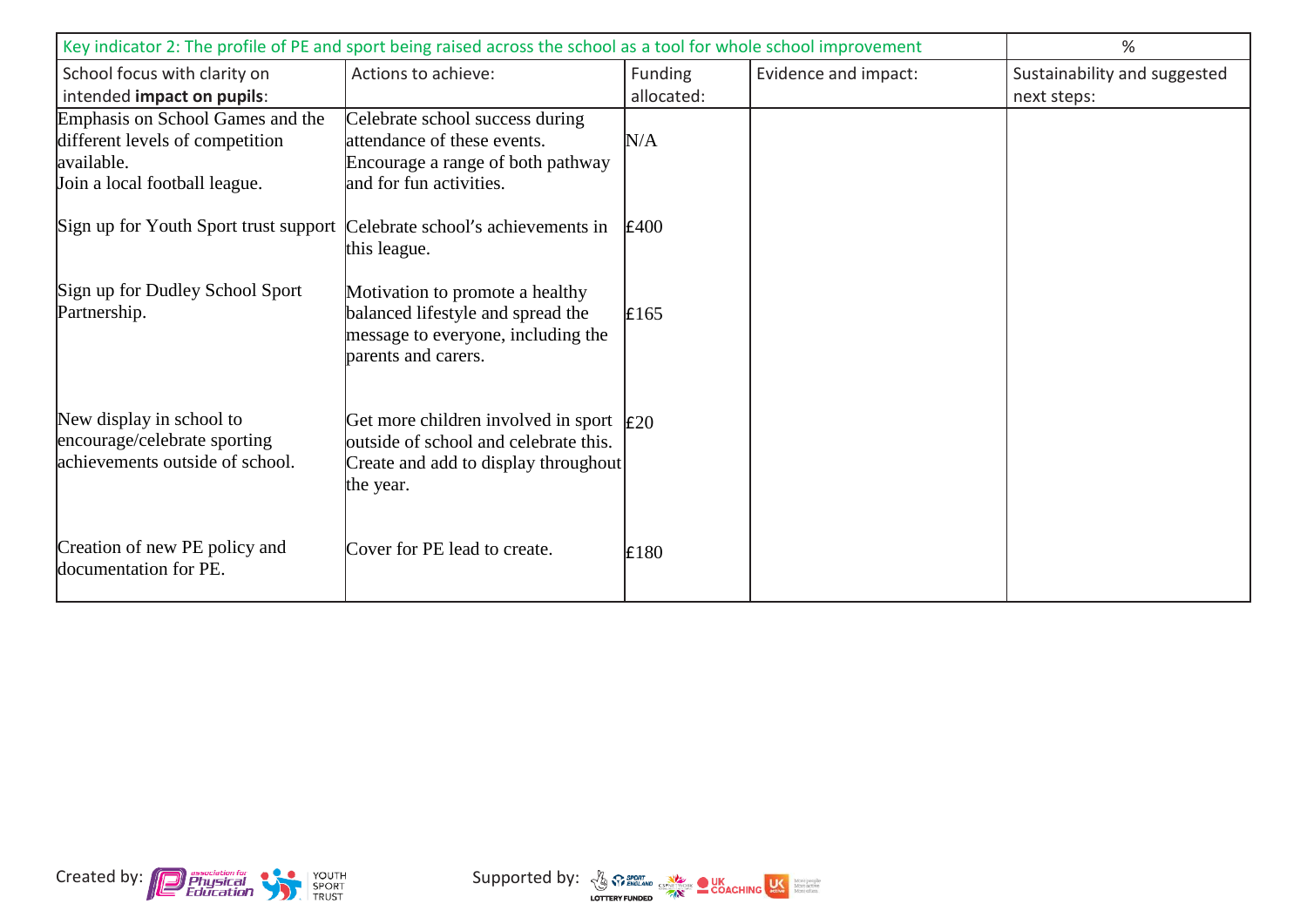| Key indicator 3: Increased confidence, knowledge and skills of all staff in teaching PE and sport               |                                                                                                                                                                      |                       | Percentage of total allocation: |                                                  |
|-----------------------------------------------------------------------------------------------------------------|----------------------------------------------------------------------------------------------------------------------------------------------------------------------|-----------------------|---------------------------------|--------------------------------------------------|
|                                                                                                                 |                                                                                                                                                                      |                       |                                 | %                                                |
| School focus with clarity on intended<br>impact on pupils:                                                      | Actions to achieve:                                                                                                                                                  | Funding<br>allocated: | Evidence and impact:            | Sustainability and suggested<br>next steps:      |
| Employment of Sports Coach to help<br>team teach with all staff and focus<br>mainly on NQT's within the school. | Staff to use his planning and team<br>teach, seeing how different<br>sports/activities are delivered,<br>building their confidence to then<br>deliver independently. | £600                  |                                 |                                                  |
| Addition to the PE team.                                                                                        | Monitor and observe staff teaching<br>PE and facilitate support with<br>planning and delivery of PE. Cover<br>of staff to get them up to speed<br>with events/plans. | E360                  |                                 |                                                  |
| Staff release and CPD                                                                                           | Extend the effectiveness of PE<br>delivery across a longer period of<br>time. Send staff to CPD/Sporting<br>events for knowledge requirements                        | £1080                 |                                 |                                                  |
| Support staff with the medium term<br>planning of PE.                                                           |                                                                                                                                                                      |                       |                                 |                                                  |
| Key indicator 4: Broader experience of a range of sports and activities offered to all pupils                   |                                                                                                                                                                      |                       |                                 | Percentage of total allocation:                  |
| School focus with clarity on intended<br>impact on pupils:                                                      | Actions to achieve:                                                                                                                                                  | Funding<br>allocated: | Evidence and impact:            | ℅<br>Sustainability and suggested<br>next steps: |
| Support swimming lessons for those<br>not attaining the National Curriculum<br>standard.                        | Allow funding to support lessons<br>after school to further push/support<br>children with their swimming                                                             | E1,320                |                                 |                                                  |
| All year groups to attend swimming<br>lessons.                                                                  | ability.<br>Pay for coaches and swim staff<br>along with the running of the pool.                                                                                    | £6,800                |                                 |                                                  |
| New clubs offered as extra-curricular<br>activities.                                                            | With support from staff, external<br>providers and parent volunteers.                                                                                                | £100                  |                                 |                                                  |
| Created by:<br>  YOUTH<br>Supported by: 3 Presence COACHING US STORE<br>Physical<br>Education<br>SPORT<br>TRUST |                                                                                                                                                                      |                       |                                 |                                                  |